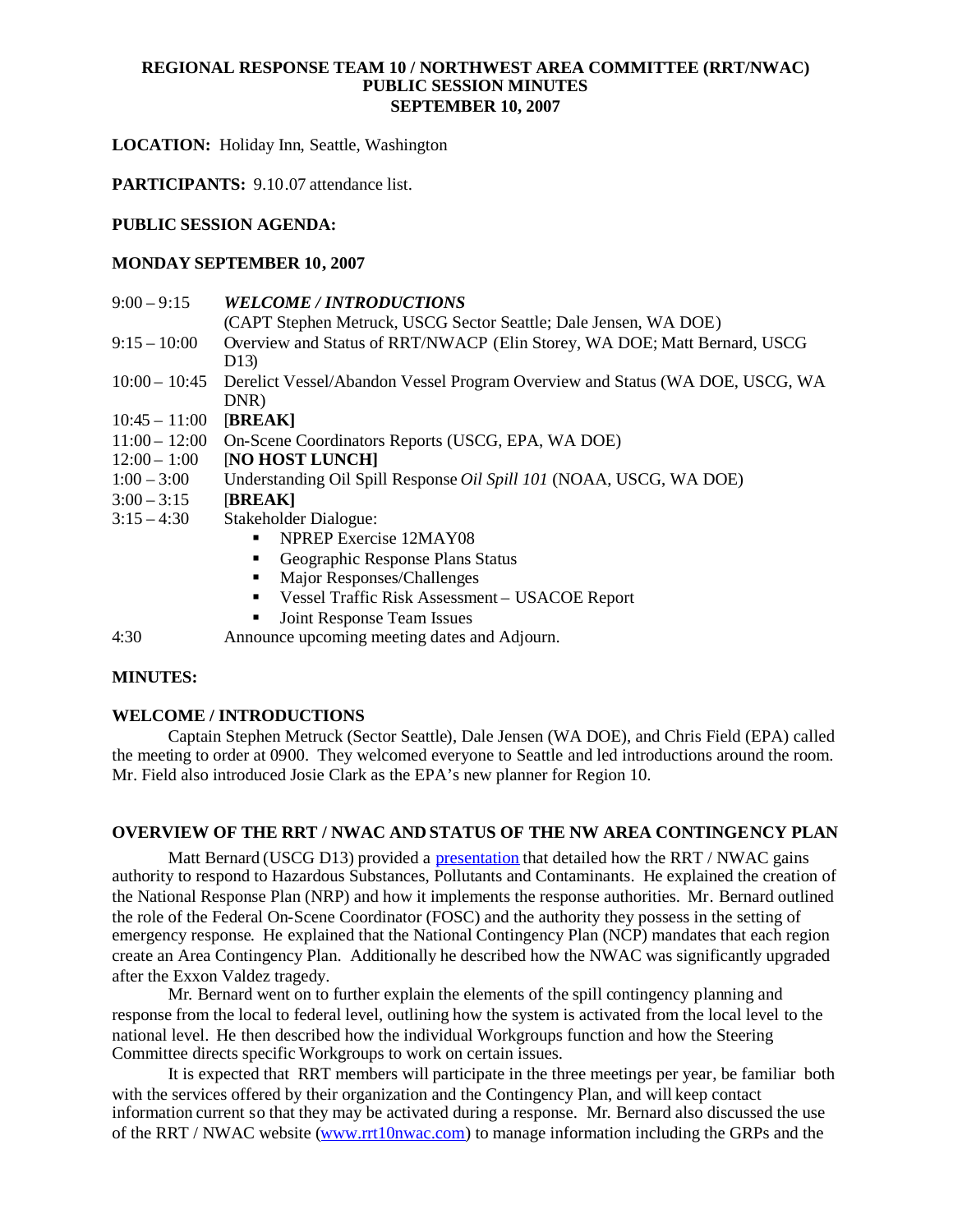### **REGIONAL RESPONSE TEAM 10 / NORTHWEST AREA COMMITTEE (RRT/NWAC) PUBLIC SESSION MINUTES SEPTEMBER 10, 2007**

Northwest Area Contingency Plan (NWACP), and to facilitate comments from the response community and the public.

Mr. Bernard also provided a status of the 2007 update to the NWACP. He noted changes that were made in each chapter of the plan (if any), and any additions to this years edition.

# **DERELICT VESSEL PROGRAM OVERVIEW AND STATUS**

Melissa Montgomery (WA DNR) gave a **presentation** on the Derelict Vessel Removal Program that the WA Department of Natural Resources heads. Ms. Montgomery began by explaining what the Department of Natural Resources is responsible for in WA, and how the department is organized. She went on to explain details of the Derelict Vessel Removal Program. The goal of the program is to reduce the number of abandoned and derelict vessels in the state. The Derelict Vessel Act first passed in 2002 and has led to the successful removal of 160 vessels since then.

Ms. Montgomery further explained the program highlighting an online public database of known derelict vessels, explanations of the programs classification and ranking system, and agencies who have authorities to enforce the Act. She concluded by stating that during this years legislation \$2 million was allotted to remove large vessels that are currently in the database.

# **ON-SCENE COORDINATORS REPORTS**

## *EPA*

Calvin Terada (EPA) highlighted a few emergency responses EPA has been involved with recently:

Yakima Mercury Spill

In April 2007 EPA responded to a suspected Mercury contaminated house in Yakima, WA. A child had been sick from Mercury poisoning and it was known that kids had been playing with elemental mercury that was found in a 1 liter bottle. As a result the house and surrounding yard were highly contaminated and had to be cleaned up.

- **Pettit Fuel Spill** In May 2007 EPA responded to a tanker truck rollover in Olympia, WA. 11,000 gallons of diesel and gasoline were spilled and burned a wetland. Even with the large amount spilled impacts to the creek were minimal and all drinking water sources were protected.
- **Ladd's Addition Apartments**

In May 2007 EPA responded to an apartment complex in Portland, OR. Responders found many interesting chemicals in the apartment. The resident was attempting to make hydrogen fuel, which resulted in mercury contamination inside the apartment complex.

**Whitley Fuel Fire** 

In July 2007 EPA responded to a fuel oil facility fire in Spokane, WA. Runoff from fire fighting activities traveled down the storm drain and into the Spokane River.

# *WA Department of Ecology*

Dave Byers (WA DOE) talked about some recent things the DOE has been involved with:

SS Catala

The Catala was a "Loggers Liner" that was used as a hotel and restaurant at Damon Point near Gray's Harbor. In 1965 a large storm beached the ship. In 1980 the city of Ocean Shores cut the ship up to the beach line because of safety. Recently the ship has been uncovered and an exposed oil source was found. In the summer of 2006 removal of the ship began. Ecology finished removing the Catala in the spring of 2007.

**Whitley Oil Fire** 

Two tankers burned, potentially arson, 11,000 gallons of gasoline lost. A warehouse full of various petroleum based products burned as well. Firefighting foam was used to fight the fire and the resulting runoff went into the storm drain eventually reaching the Spokane River. Overflights revealed small amounts of sheen, no negative impacts to sensitive resources have been seen.

Seattle Biodiesel

A process mixture was released into the Duwamish River adjacent to the Seattle Biodiesel plant.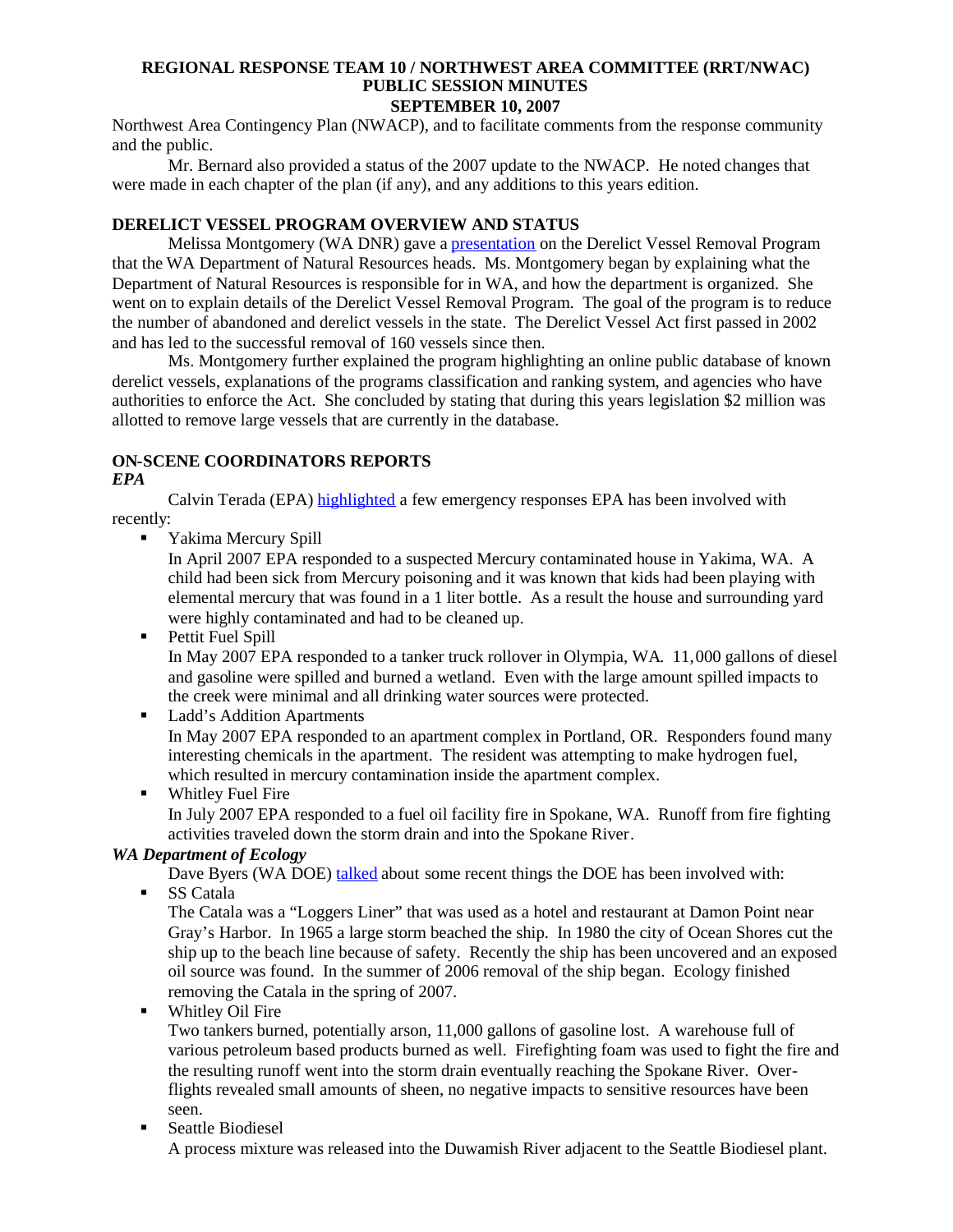# **REGIONAL RESPONSE TEAM 10 / NORTHWEST AREA COMMITTEE (RRT/NWAC) PUBLIC SESSION MINUTES**

# **SEPTEMBER 10, 2007**

The chemicals in the mixture posed a number of health and safety issues. This was Ecology's first experience responding to a Biodiesel spill and a recent legislative change in definition of "oil" allowed them to respond.

## *US Coast Guard – Sector Seattle*

LTCDR Marty Smith (Sector Seattle) led by giving some statistics, 3800 gallons of oil was spilled into Puget Sound or its tributaries through July 2007 he also gave the group some recent case studies the Sector responded to:

■ F/V Kopcakoe

The owner of the vessel disregarded Captain of the Port orders to fix the vessel. 5000 gallons of oil and oil/water mixture was removed. In addition to the oil; 3 cubic yards of hazardous materials were removed. Total cleanup costs were \$150,000.

• M/V Heron

This vessel is a waste dumping site for oil and hazardous materials. The Coast Guard has removed materials from the vessel before. After removal of the HAZMAT this time, the vessel will be dismantled.

**Fig. 1** F/V Milky Way

This vessel sank in 180 feet of water off of the Queets River in October 2005. Typically the response would be to seal the vents and leave in place. Contractors were hired to raise the vessel when the two underwriters started arguing over who should pay for it. The insurance companies met their obligation and currently the vessel is still at the bottom in the National Marine Sanctuary.

## **UNDERSTANDING OIL SPILL RESPONSE** *OIL SPILL 101*

Dr. Bill Lear (NOAA) facilitated a four part oil spill response series of presentations. The four topics are:

- 1. Overview of what oil is Dr. Bill Lear (NOAA)
- 2. Assessment Dave Byers (WA Ecology)
- 3. Introduction to boom Richard Wright (MSRC)
- 4. GRP primer Linda Pilkey-Jarvis (WA Ecology)

## *Overview of what oil is*

Dr. Bill Lear (NOAA) explained the chemistry of oil and how it spreads and interacts with water. He identified and explained different processes that affect oil spills. He also introduced technologies used for identifying and tracking spills.

# *Assessment*

Dave Byers (WA Ecology) presented the principles of assessing an oil spill. He delineated the notification process, explained criteria used that helps in determining initial response. The network of responders helps in early assessment of volume and impacts the spill may have.

# *Introduction to boom*

Richard Wright (MSRC) explained the purpose of boom during an oil spill. He showed the anatomy of different types of boom, how boom fails, and how to choose the correct type for the correct situation. Mr. Wright also presented the many ways to deploy the boom and booming strategies. *GRP primer*

Linda Pilkey-Jarvis (WA Ecology) introduced the Geographic Response Plan (GRP) and its purpose. The GRPs are pre-planned strategies developed for specific geographic areas designed to cater to the difficulties that area provides during a response to an oil spill. She explained the process of how they are developed and updated including the public comment period and website. There are GRPs in the Northwest area managed by EPA, USCG, WA Ecology, and ODEQ.

# **STAKEHOLDER DIALOGUE**

 **NPREP Exercise:** Scheduled for May 2008. 90% sure it will be an outer-coast exercise. Exxon SeaRiver will be the industry partner. Major objectives have been established but more specific objectives and planning will occur over the next few months.